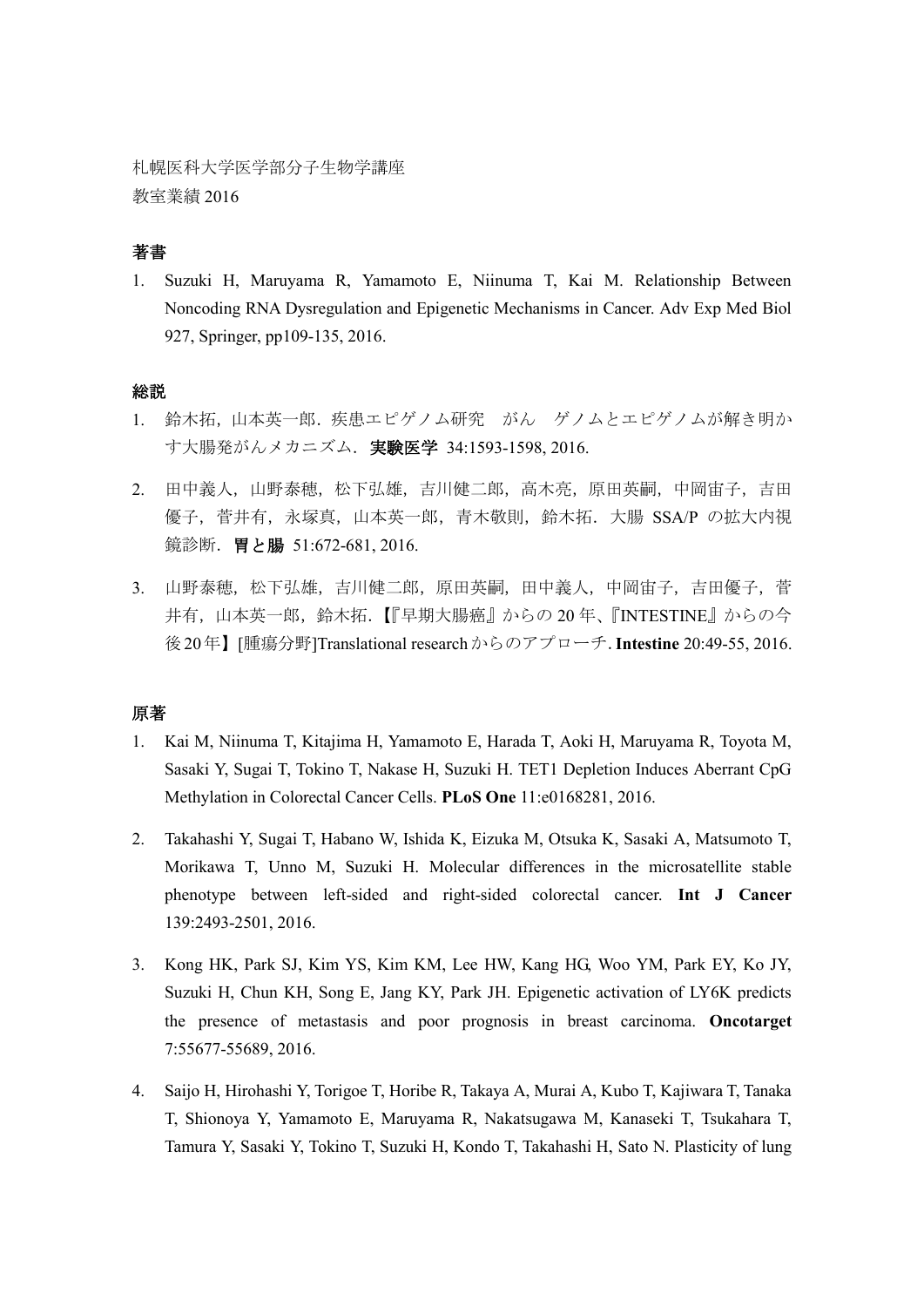cancer stem-like cells is regulated by the transcription factor HOXA5 that is induced by oxidative stress. **Oncotarget** 7:50043-50056, 2016.

- 5. Kumegawa K, Maruyama R, Yamamoto E, Ashida M, Kitajima H, Tsuyada A, Niinuma T, Kai M, Yamano HO, Sugai T, Tokino T, Shinomura Y, Imai K, Suzuki H. A genomic screen for long noncoding RNA genes epigenetically silenced by aberrant DNA methylation in colorectal cancer. **Sci Rep** 6:26699, 2016.
- 6. Sawada T, Yamamoto E, Yamano HO, Nojima M, Harada T, Maruyama R, Ashida M, Aoki H, Matsushita HO, Yoshikawa K, Harada E, Tanaka Y, Wakita S, Niinuma T, Kai M, Eizuka M, Sugai T, Suzuki H. Assessment of epigenetic alterations in early colorectal lesions containing BRAF mutations. **Oncotarget** 7:35106-35118, 2016.
- 7. Honda S, Minato M, Suzuki H, Fujiyoshi M, Miyagi H, Haruta M, Kaneko Y, Hatanaka KC, Hiyama E, Kamijo T, Okada T, Taketomi A. Clinical prognostic value of DNA methylation in hepatoblastoma: Four novel tumor suppressor candidates. **Cancer Sci** 107: 812-819, 2016.
- 8. Sugimoto R, Sugai T, Habano W, Endoh M, Eizuka M, Yamamoto E, Uesugi N, Ishida K, Kawasaki T, Matsumoto T, Suzuki H. Clinicopathological and molecular alterations in early gastric cancers with the microsatellite instability-high phenotype. **Int J Cancer** 138:1689-1697, 2016.

# 学会発表

# (国際学会)

- 1. Aoki H, Yamamoto E, Yamano HO, Niinuma T, Kai M, Maruyama R, Adachi Y, Endo T, Sugai T, Suzuki H. Identification of aberrant DNA methylation associated with the development of traditional serrated adenoma. The AACR-JCA Joint Conference on Breakthroughs in Cancer Research: From Biology to Therapeutics. February 16-20, 2016, Maui, Hawaii, USA.
- 2. Kumegawa K, Maruyama R, Yamamoto E, Kitajima H, Niinuma T, Kai M, Yamano HO, Sugai T, Tokino T, Suzuki H. Genome-wide identification of long noncoding RNAs epigenetically silenced by aberrant DNA methylation in colorectal cancer. The AACR-JCA Joint Conference on Breakthroughs in Cancer Research: From Biology to Therapeutics. February 16-20, 2016, Maui, Hawaii, USA.
- 3. Suzuki H, Kai M, Niinuma T, Yamamoto E, Maruyama R, Yorozu A, Kumegawa K, Aoki H, Shindo T, Tokino T, Imai K. Possible role of TET1 dysregulation in inducing aberrant DNA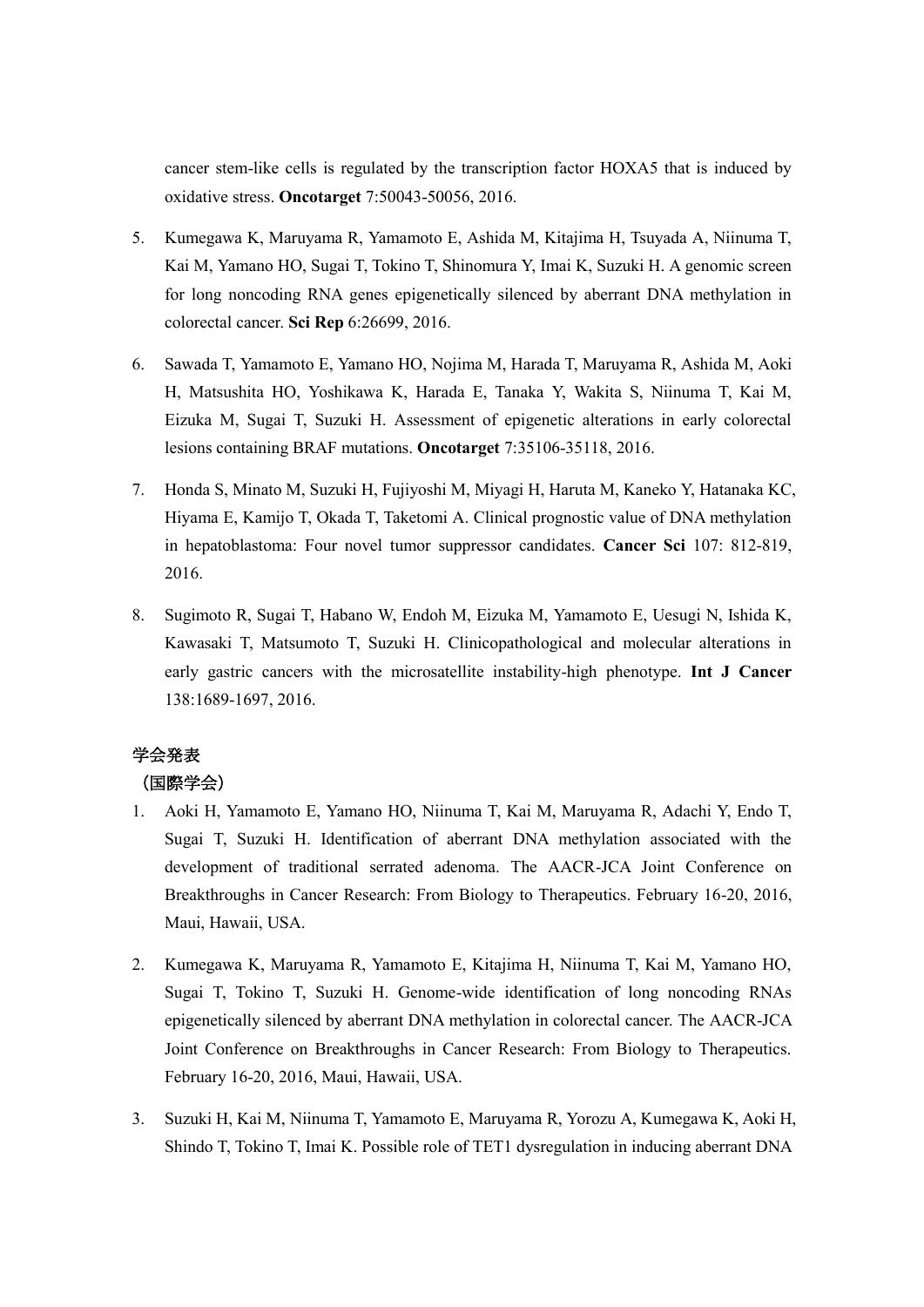methylation in colorectal cancer. The AACR-JCA Joint Conference on Breakthroughs in Cancer Research: From Biology to Therapeutics. February 16-20, 2016, Maui, Hawaii, USA.

- 4. Shindo T, Maruyama R, Nishiyama N, Kitamura H, Suzuki H, Marumori N. Identification of microRNAs dysregulated in gemcitabine and cisplatin resistant bladder cancer cells. The AACR-JCA Joint Conference on Breakthroughs in Cancer Research: From Biology to Therapeutics. February 16-20, 2016, Maui, Hawaii, USA.
- 5. Yorozu A, Yamamoto E, Maruyama R, Kai M, Niinuma T, Furuhata T, Nishidate T, Sugai T, Suzuki H. Identification of tumor endothelium-related genes in colorectal cancer. The AACR-JCA Joint Conference on Breakthroughs in Cancer Research: From Biology to Therapeutics. February 16-20, 2016, Maui, Hawaii, USA.
- 6. Yorozu A, Yamamoto E, Maruyama R, Kai M, Nishidate T, Furuhata T, Sugai T, Suzuki H. Identification of tumor endothelium-related genes in colorectal cancer. America Association for Cancer Research Annual Meeting 2016. April 16-20, 2016, New Orleans, USA.
- 7. Suzuki H. Critical Roles of Aberrant DNA Methylation in Colorectal Tumorigenesis. The 35th Sapporo International Cancer Symposium 2016. June 24-25, 2016, Sapporo, Japan.
- 8. Sawada T, Yamamoto E, Yamano H, Nojima M, Aoki H, Niinuma T, Kai M, Sugai T, Suzuki H. Assessment of Epigenetic Alterations in Early Colorectal Lesions Containing BRAF Mutations. The 35th Sapporo International Cancer Symposium 2016. June 24-25, 2016, Sapporo, Japan.
- 9. Kitajima H, Maruyama R, Yamamoto E, Niinuma T, Aoki H, Harada T, Kai M, Nakase H, Tokino T, Suzuki H. Identification of a Long Noncoding RNA Associated with Chronic Gastritis and Gastric Cancer. The 35th Sapporo International Cancer Symposium 2016. June 24-25, 2016, Sapporo, Japan.
- 10. Yamamoto E, Yorozu A, Aoki H, Nishidate T, Yamano H, Sugai T, Suzuki H, Nakase H. Molecular dissection of tumor angiogenesis in colorectal cancer. UEGW 2016. Oct 15-19. 2016, Vienna, Austria.
- 11. Aoki H, Yamamoto E, Yamano H, Yoshikawa K, Matsushita K, Takagi R, Harada E, Tanaka Y, Sugai T, Suzuki H. Subclasses of Type-II Pit pattern reveal alternative tumorigenic pathways of colorectal serrated lesions. UEGW 2016. Oct 15-19, 2016, Vienna, Austria.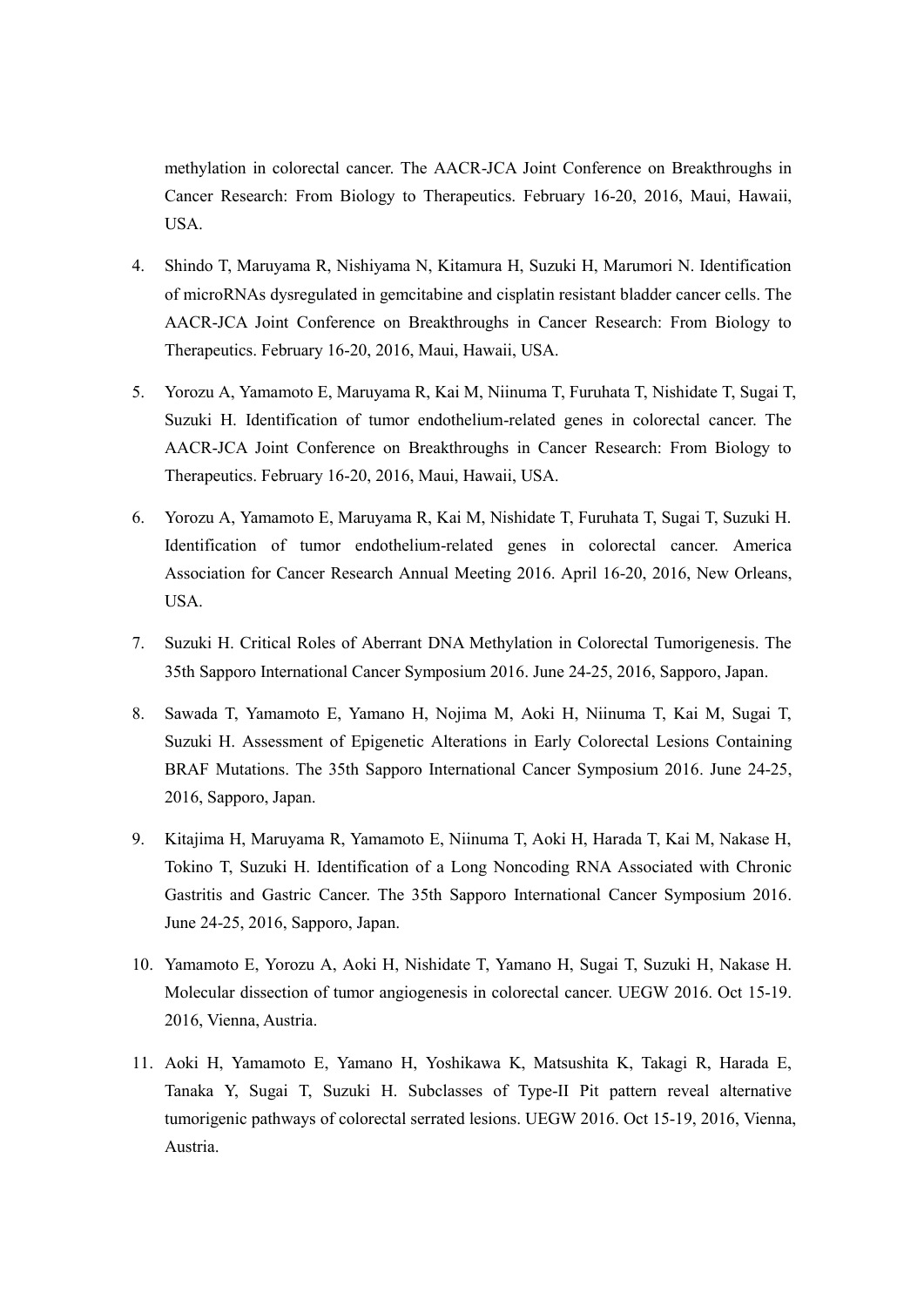#### (国内学会)

- 1. 進藤哲哉, 丸山玲緒, 西山直隆, 鈴木拓, 舛森直哉.抗がん剤抵抗性膀胱癌の増殖能 に関与する microRNA 研究.第 25 回泌尿器分子細胞研究会.2016 年 2 月 26-27 日, 大阪.
- 2. 鈴木拓,丸山玲緒,北嶋洋志,山本英一郎,新沼猛,甲斐正広. 慢性胃炎からの発 癌過程に関与する長鎖 ncRNA の探索と機能解析の試み.第 53 回日本臨床分子医学 会.2016 年 4 月 15-16 日,東京.
- 3. 髙橋秀明,山田典栄,奥瀬千晃,四柳宏,安田清美,鈴木通博,岩渕省吾,松居剛 志,姜貞憲,阿久津典之,伊東文生,鈴木拓.B 型慢性肝炎の非活動期への移行に 関与する microRNA の探索. 第 53 回日本臨床分子医学会. 2016 年 4 月 15-16 日, 東京.
- 4. 西山廣陽,竹田康佑,中垣貴文,都倉尭明,佐々木敬則,荻和弘,宮崎晃亘,平塚 博義.口腔扁平上皮癌の発生や進展において重要な役割を果たす長鎖非コードRNA の同定.第 70 回日本口腔科学会,2016 年 4 月 16-17 日,福岡.
- 5. 青木敬則,山本英一郎,山野泰穂,新沼猛,甲斐正広,丸山玲緒,遠藤高夫,菅井 有,鈴木拓.大腸鋸歯状腺腫においてメチル化する遺伝子の同定とその検討.第 10 回日本エピジェネティクス研究会年会.2016 年 5 月 19-20 日,大阪.
- 6. 新沼猛,山本英一郎,甲斐正広,丸山玲緒,鈴木拓.消化管間質腫瘍の再発に関連 する microRNA の解析. 第10回日本エピジェネティクス研究会年会. 2016年5月 19-20 日,大阪
- 7. 西山廣陽,丸山玲緒,北嶋洋志,甲斐正広,宮崎晃亘,佐々木泰史,時野隆至,平 塚博義,鈴木拓.口腔扁平上皮癌に関与する長鎖非コード RNA の同定.第 10 回日 本エピジェネティクス研究会年会.2016 年 5 月 19-20 日,大阪.
- 8. 北嶋洋志,丸山玲緒,山本英一郎,新沼猛,甲斐正広,仲瀬裕志,時野隆至,鈴木 拓.慢性炎症から発がんに関与する長鎖 noncoding RNA の同定.第 114 回北海道癌 談話会例会. 2016年9月3日, 札幌.
- 9. 髙橋秀明,奥瀬千晃,山田典栄,新沼 猛,山本英一郎,四柳宏,鈴木通博,伊東 文生,鈴木 拓.B 型慢性肝炎(CHB)の発癌リスクに関与する microRNA の探索. 第 27 回日本消化器癌発生学会総会. 2016 年 9 月 15-16 日, 鹿児島.
- 10. 足立靖,松永康孝,佐々木泰史,山本博幸,鈴木拓,遠藤高夫,篠村恭久,仲瀬裕 志.消化器癌の進展・移転における遺伝子変異蓄積(変異 kRAS)の影響と IGF-IR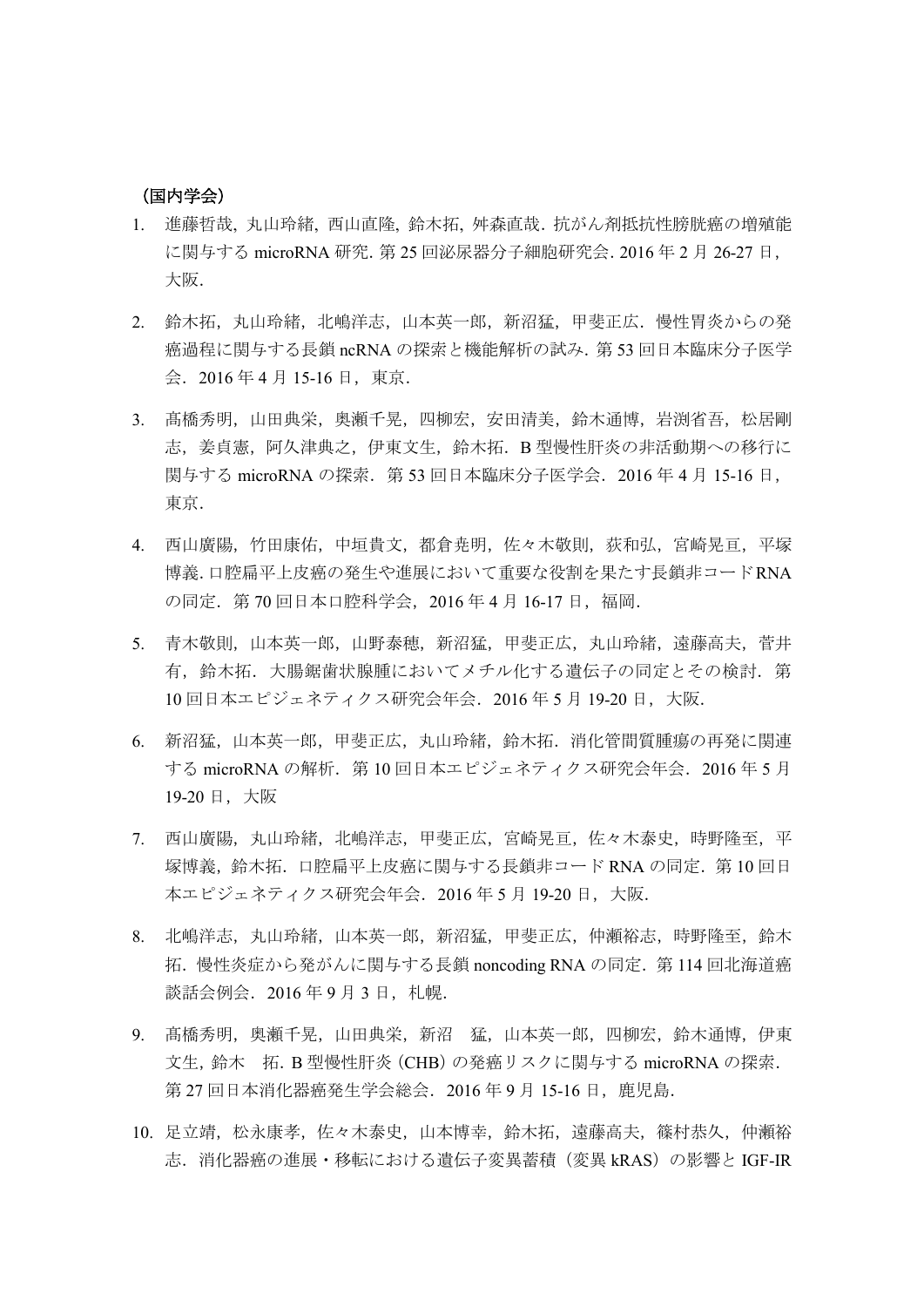標的治療.第 27 回日本消化器癌発生学会総会.2016 年 9 月 15-16 日,鹿児島.

- 11. 山本英一郎,萬顕,青木敬則,菅井有,仲瀬裕志,鈴木拓.大腸がんの腫瘍管新生 に関わる遺伝子異常の探索.第 27 回日本消化器癌発生学会総会.2016 年 9 月 15-16 日,鹿児島.
- 12. 青木敬則,山本英一郎,山野泰穂,足立靖,遠藤高夫,菅井有,鈴木拓. 大腸鋸歯 状腺腫においてメチル化異常を示す潰伝子の同定とその検討. 第 27 回日本消化器 癌発生学会総会. 2016年9月 15-16日, 鹿児島.
- 13. 進藤哲哉,清水崇,西山直隆,新沼猛,北嶋洋志,甲斐正広,伊藤直樹,舛森直哉, 鈴木拓. 尿中 DNA メチル化解析による膀胱がん再発診断法の開発. 第 36 回日本分 子腫瘍マーカー研究会. 2016年10月5日, 横浜.
- 14. 鈴木拓. CpG アイランドメチル化形質:発生機序と臨床的意義. 第 75 回日本癌学 会学術総会.2016 年 10 月 6-8 日,横浜.
- 15. 青木敬則,山本英一郎,山野泰穂,萬顕,石黒一也,原田拓,新沼猛,甲斐正広, 足立靖,遠藤高夫,菅井有,鈴木拓.大腸鋸歯状腺腫の進展に関わる DNA メチル 化異常の同定.第 75 回日本癌学会学術総会.2016 年 10 月 6-8 日,横浜.
- 16. 甲斐正広,新沼猛,北嶋洋志,丸山玲緒,山本英一郎,鈴木拓.大腸がんにおける diacylglycerol kinase zeta 遺伝子バリアントのエピジェネティックな制御.第 75 回日 本癌学会学術総会.2016 年 10 月 6-8 日,横浜.
- 17. 北嶋洋志,丸山玲緒,山本英一郎,新沼猛,青木敬則,原田拓,甲斐正広,仲瀬裕 志,時野隆至,鈴木拓.慢性胃炎および胃癌に関する長鎖 noncodingRNA の同定. 第 75 回日本癌学会学術総会. 2016 年 10 月 6-8 日, 横浜.
- 18. 萬顕,山本英一郎,津矢田明泰,沼田有斗,甲斐正広,新沼猛,北嶋洋志,青木敬 則,若杉英樹,時野隆至,仲瀬裕志,菅井有,鈴木拓.大腸癌における腫瘍血管内 皮関連遺伝子の同定.第 75 回日本癌学会学術総会.2016 年 10 月 6-8 日,横浜.
- 19. 新沼猛,若杉英樹,山本英一郎,甲斐正広,鈴木拓. 消化管間質腫瘍の再発に関連 する microRNA の解析. 第 75 回日本癌学会学術総会. 2016 年 10 月 6-8 日, 横浜.
- 20. 石黒一也,北嶋洋志,新沼猛,丸山玲緒,甲斐正広,西山廣陽,進藤哲哉,池田博, 石田禎夫,佐々木泰史,時野隆至,仲瀬裕志,鈴木拓.多発性骨髄腫に有効なヒス トンメチル化阻害薬の探索.第 75 回日本癌学会学術総会.2016 年 10 月 6-8 日,横 浜.
- 21. 進藤哲哉,西山廣陽,丸山玲緒,新沼猛,北嶋洋志,甲斐正広,時野隆至,鈴木拓,